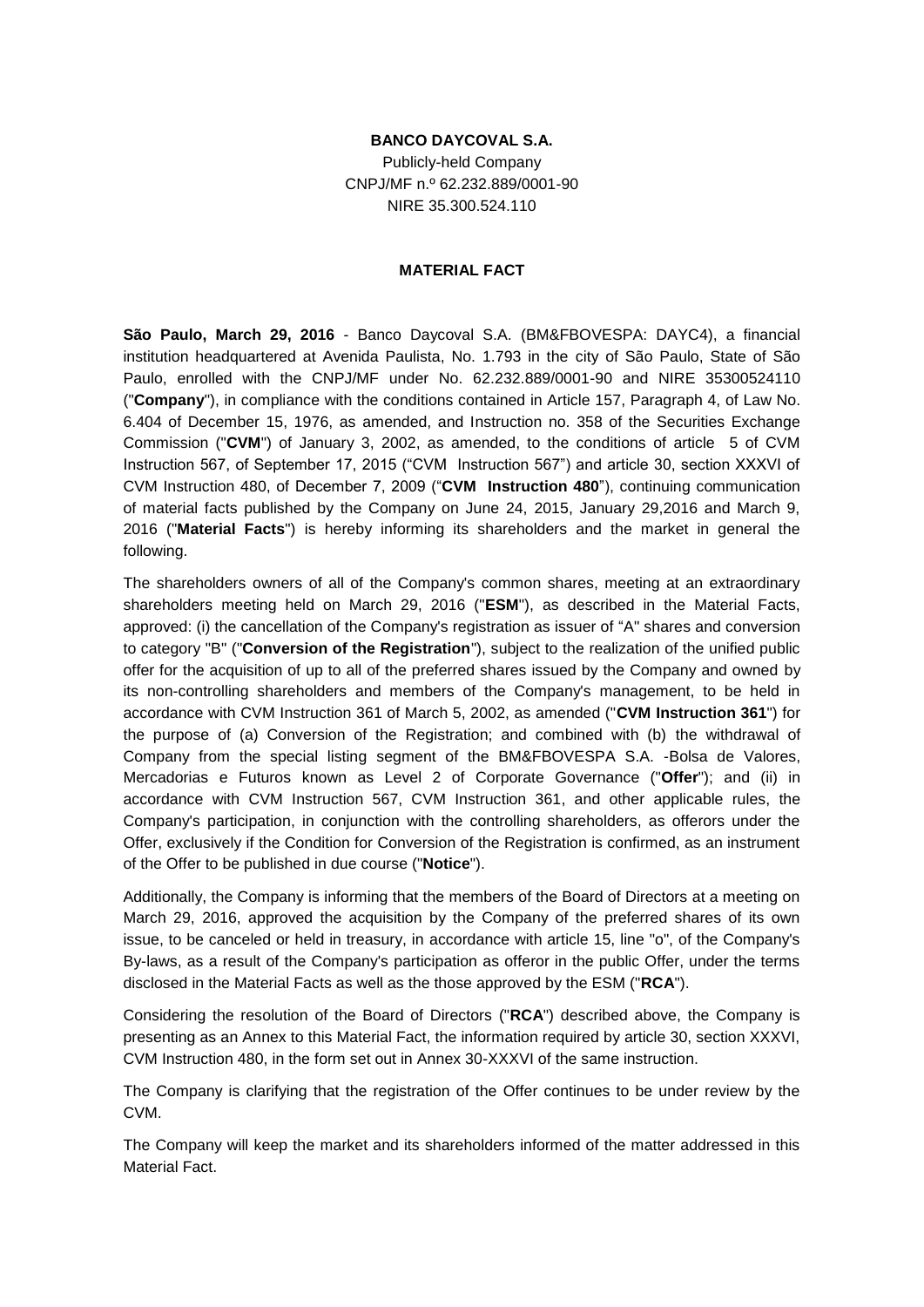This Material Fact is exclusively informational in nature and does not constitute an offer to purchase securities.

#### **Ricardo Gelbaum**

Investor Relations Officer

Investor Relations Erich Romani Susie Cardoso Tel.: (55 11) 3138-1025/0809 ri@daycoval.com.br www.daycoval.com.br/ri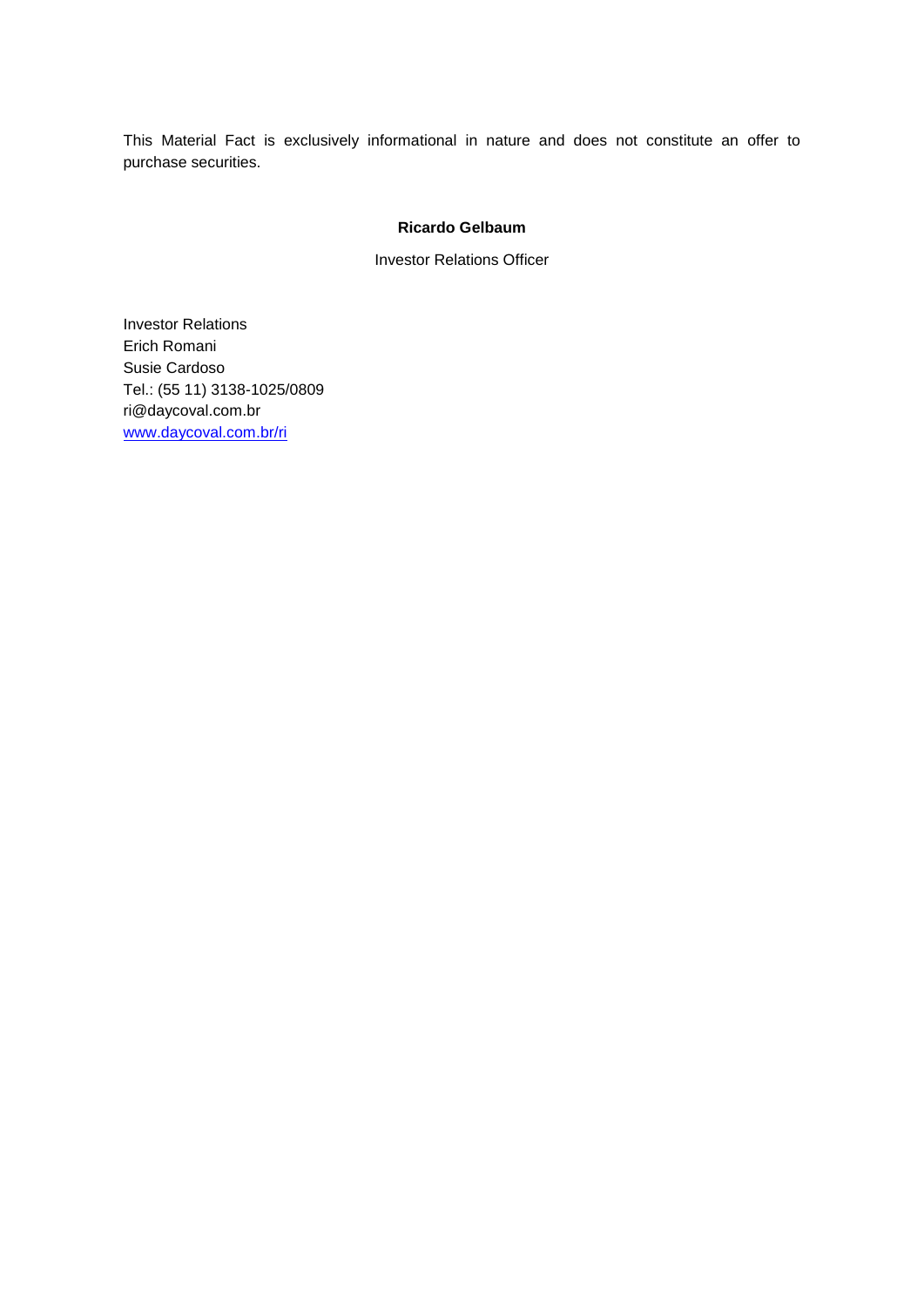## **ANNEX**

#### **Annex 30-XXXVI of CVM Instruction 480**

#### **Trading of Shares of Own Issue**

#### **1 Justify in detail the purpose and the expected economic effects of the operation;**

The operation for the acquisition of all of the shares issued by the Company is within the context of the unified public offer to acquire up to all of the Company's preferred shares and those owned by its non-controlling shareholders and members of its management, to be conducted under the terms of CVM Instruction 361 of March 5, 2002, as amended ("**CVM Instruction 361**") for the purpose of (a) Cancellation of the Company's registration as issuer of Category 'A' securities and conversion to category "B ("**Conversion of the Registration**"), conditioned to the realization of the ("**OPA for Conversion of the Registration")**; and combined with (b) the withdrawal of Company from the special listing segment of the BM&FBOVESPA S.A. - Bolsa de Valores Mercadorias e Futuros, known as Corporate Governance Level 2 ("**Withdrawal from Level 2**" and "**OPA for Withdrawal from Level 2**") and, together with the OPA for Conversion of the Registration, ( "**Offer**").

Furthermore, as widely discussed in the Management Proposal to which this Annex is a part, the Company's Management believes that (i) the low liquidity of the shares of its own issue; (ii) the current levels of its capitalization; (iii) the absence of its need to resort to capital markets to finance itself; and (iv) the absence of impacts on its business plan, justify that the Company participate as offeror in the context of the Offer and, therefore, in its view, it is legitimate to use own resources to acquire securities of its own issue and those owned by its minority shareholders, because it does so in the best interests of the Company and its shareholder base.

### **2 Inform the number of shares (i) on free float and (ii) already held in treasury;**

Currently, the Company has 61,778,513 (sixty-one million, seven hundred seventy-eight thousand, five hundred and thirteen) of its own preferred shares in free float and 1,225,548 (one million, two hundred twenty-five thousand, five hundred and forty eight) of its own preferred shares maintained in treasury.

Considered to be shares in free float are all preferred shares issued by the company ("**Shares**") with the exception of those Shares (i) owned by the controlling shareholders and persons linked to them; (ii) owned by the administrators of the company; and (iii) those held in treasury.

### **3 Inform the number of shares which may be acquired or sold;**

The number of shares subject to the Offer to be acquired by the Company will be determined at the time of the disclosure of the instrument of Offer ("**Notice**"), and will comprise the preferred shares on the free float and the shares held by the administrators of the Company.

However, the number of shares subject to the Offer to be acquired will be limited: (a) to the balance of profits or reserves, in accordance with the provisions of article 30, § 1, line "b", of the Publicly Traded Companies Law, Article 16, sole paragraph, of the CVM Instruction 361, and article 8, § 4, item II of CVM Instruction 567, of September 17, 2015 ("**CVM**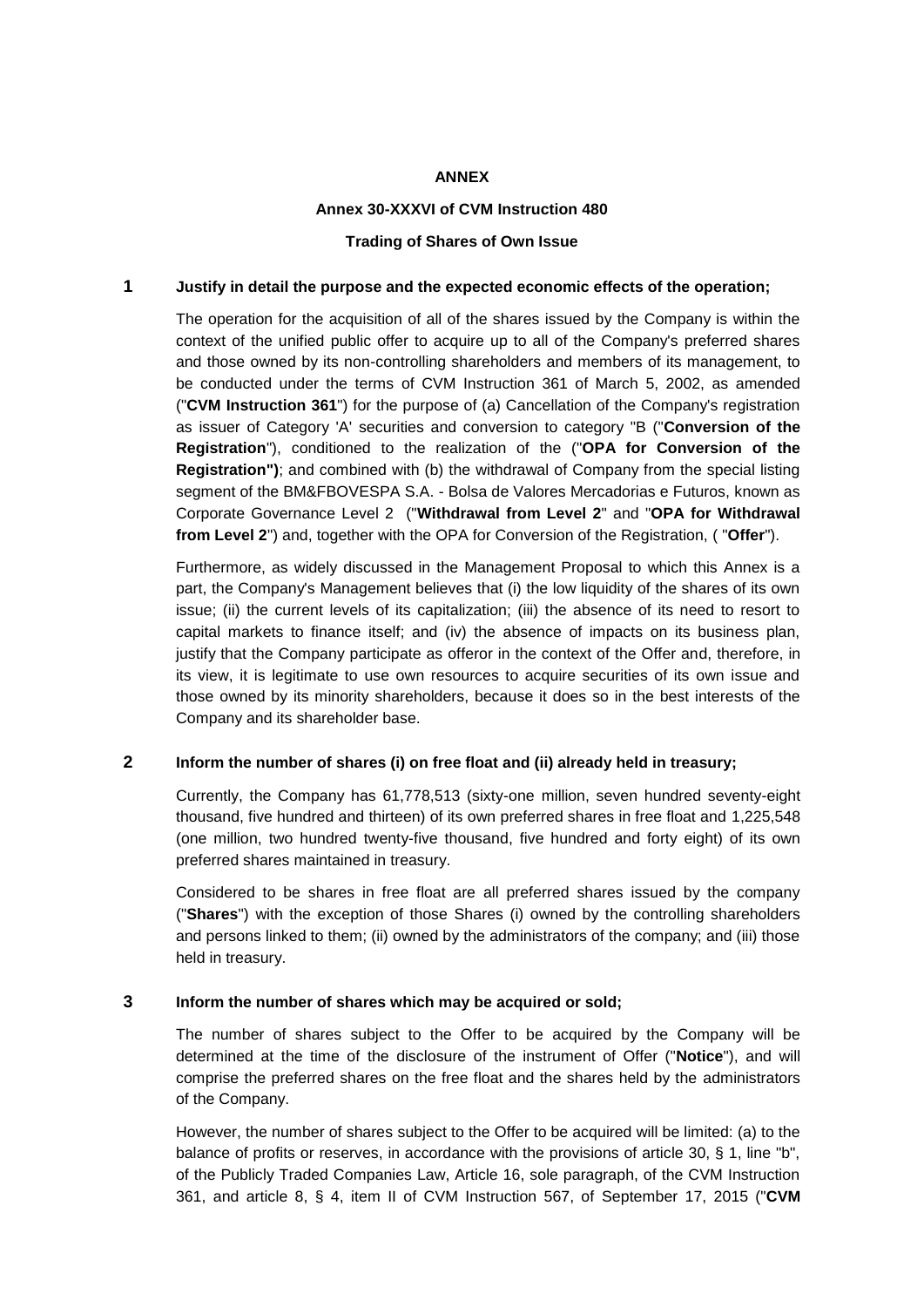**Instruction 567**"); and (b) to 50% (fifty percent) of the value of the Offer, applying the lower limit, among those referred to above.

**4 Describe the main features of the derivative instruments that the company will use, if any;** 

Not applicable.

**5 Describe, if there are any existing agreements or voting guidelines between the company and the counterparty of the operations;** 

Not applicable.

- **6 In the event of operations conducted outside of organized markets for securities, inform:** 
	- **(a) the maximum (minimum) price at which the shares will be acquired (sold); and**

Currently, the maximum price to be offered per share under the offer, is R\$ 9,51 (nine reais and 51 centavos) ("**Price per Share**").

Any dividends or interest on shareholders' capital that may be declared by the Company until the Offer auction date, to be set upon the disclosure of the Notice, shall be deducted from the price per share if the shares subject to this Offer are being traded *ex-dividend or ex-interest on capital in that period*.

**(b) If applicable, the reasons for conducting the operation at prices more than 10% (ten percent) higher, in the case of acquisition, or more than 10% (ten percent) lower, in the case of sale, of the price average, weighted by volume, in the 10 (ten) preceding trading session;** 

In terms of sub-item I of clause 16 of CVM Instruction 361, in the context of public offers for acquisition of shares for the purpose of cancelation as a publicly-traded company for trading of shares on the market (applicable also to the OPAs for Conversion of the Registration), the price offered per share must *"be fair, in the form set out in §4 of art. 4 of Law 6.404/76, and in view of the assessment referred to in §1º of art. 8".*

Added to the conditions of CVM Instruction 361, the Level 2 Regulation requires, under the terms of its Sections X and XI, that public offers for acquisitions of shares takeover bids for the purpose of delisting of a publicly-held company for the trading of shares on the market and the withdrawal from level 2 be preceded by the preparation of an assessment report and that the price offered per share is equivalent to its economic value, determined on the basis of said appraisal report.

In this case, the Price per Share was confirmed by a appraisal report prepared by Banco Santander (Brasil) S.A., dated August 14, 2015, representing a premium relative to the value of the shares that are the object of the Offer.

Moreover, it is important to note that, in accordance with the conditions of article 7, item II of CVM Instruction 567, the acquisition of shares of own issue is only prohibited if the operation is performed in organized securities markets at prices higher than those of the market.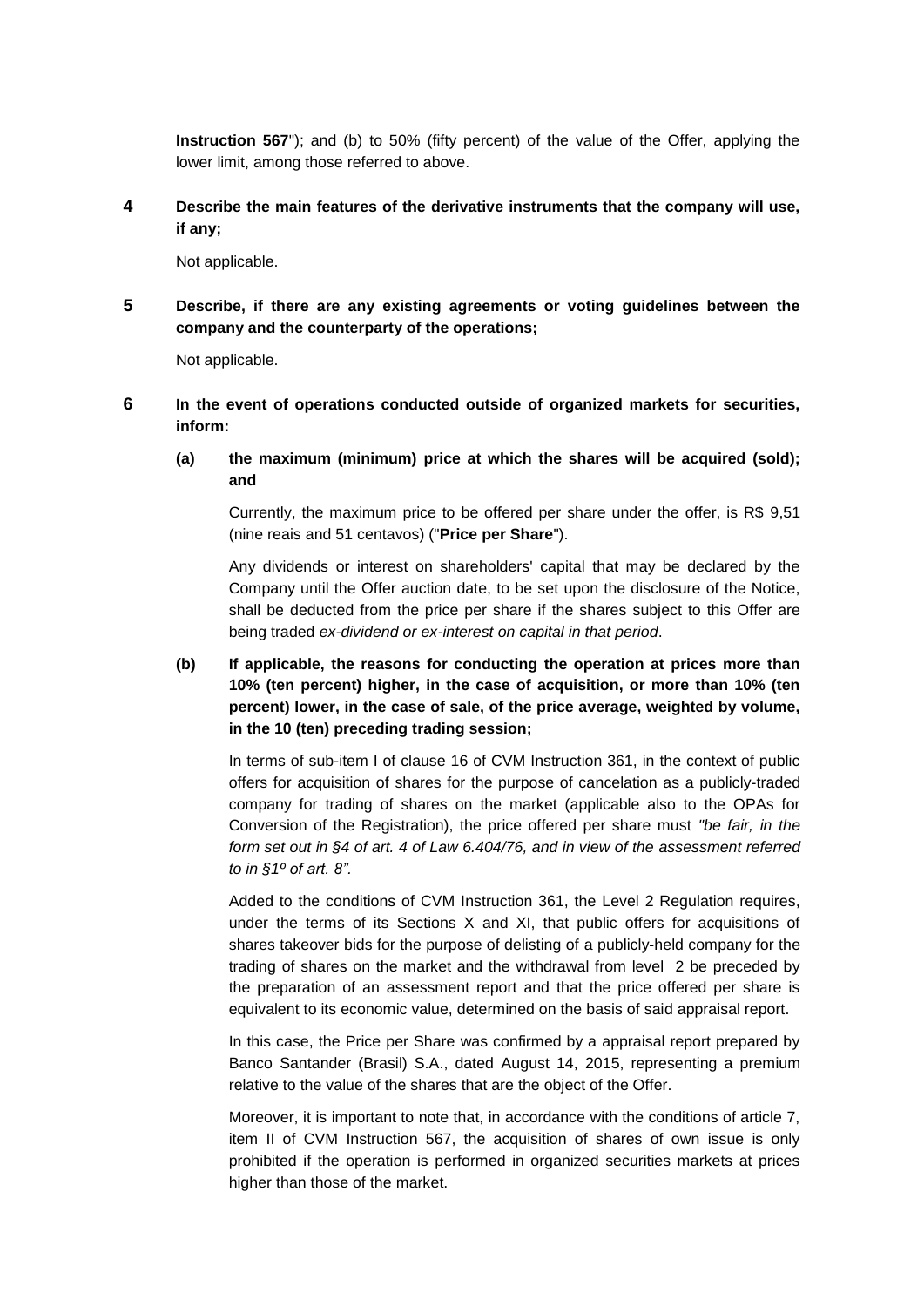On this point, it should be noted that paragraph 3 of article 2 of CVM Instruction 361 determines that what is considered a public offer for the acquisition of shares is the public offer conducted outside the stock exchange or an organized over-thecounter market entity.

For these reasons, it is permitted that within the context of the OPA for Conversion of the Registration the acquisition of shares by the Company at prices higher than market prices can be carried out.

**7 Report, if any, what impacts that trading will have on the composition of the share control or in the administrative structure of the company;** 

Not applicable.

**8 Identify the counterparties, if known, and, if a party related to the company, as defined by accounting rules that deal with this issue, provide the information required by art. 8 of CVM Instruction 481 of December 17, 2009, as amended;** 

Not applicable.

## **9 Indicate the allocation of resources received, if applicable;**

Not applicable.

# **10 Indicate the maximum time limit for the payment of authorized operations;**

The maximum period for the settlement of the Offer will be determined when the Notice is published, observing the applicable regulation.

#### **11 Identify institutions that will act as intermediaries, if any;**

The financial institution that will act as intermediary in the context of the Offer will be Banco Itaú BBA S.A., a financial institution located in the city of São Paulo, State of São Paulo, at Avenida Brigadeiro Faria Lima, 3500, 1, 2 and 3 (part), 4th and 5th floors, Itaim Bibi, Sao Paulo, state of São Paulo, enrolled with the CNPJ/MF under No. 17.298.092/0001-30.

# **12 Specify the available resources to be used, in the form of art. 7, § 1, of CVM Instruction 567.**

The Company has, on the basis of the financial statements of December 31, 2015 and still subject to approval of the shareholders of the Company, in its statutory profit reserve as foreseen under article 42 of its By-laws, and including retained earnings, a total amount of R\$ 818,575,826.08 (818 million, five hundred seventy five thousand, eight hundred twentysix, and eight centavos).

# **13 Specify the reasons why the Board members feel comfortable that the share buyback will not harm the fulfillment of obligations with creditors or the payment of fixed or minimum mandatory dividends.**

Company's Management reiterates that the resources to be used for the participation of the Company as offeror in the Offer will be limited: (a) to its balance of profits or reserves, in accordance with the provisions of article 30, § 1, line "b", of the Publicly Traded Companies Law, Article 16, sole paragraph, of the CVM Instruction 361, and article 8, § 4,